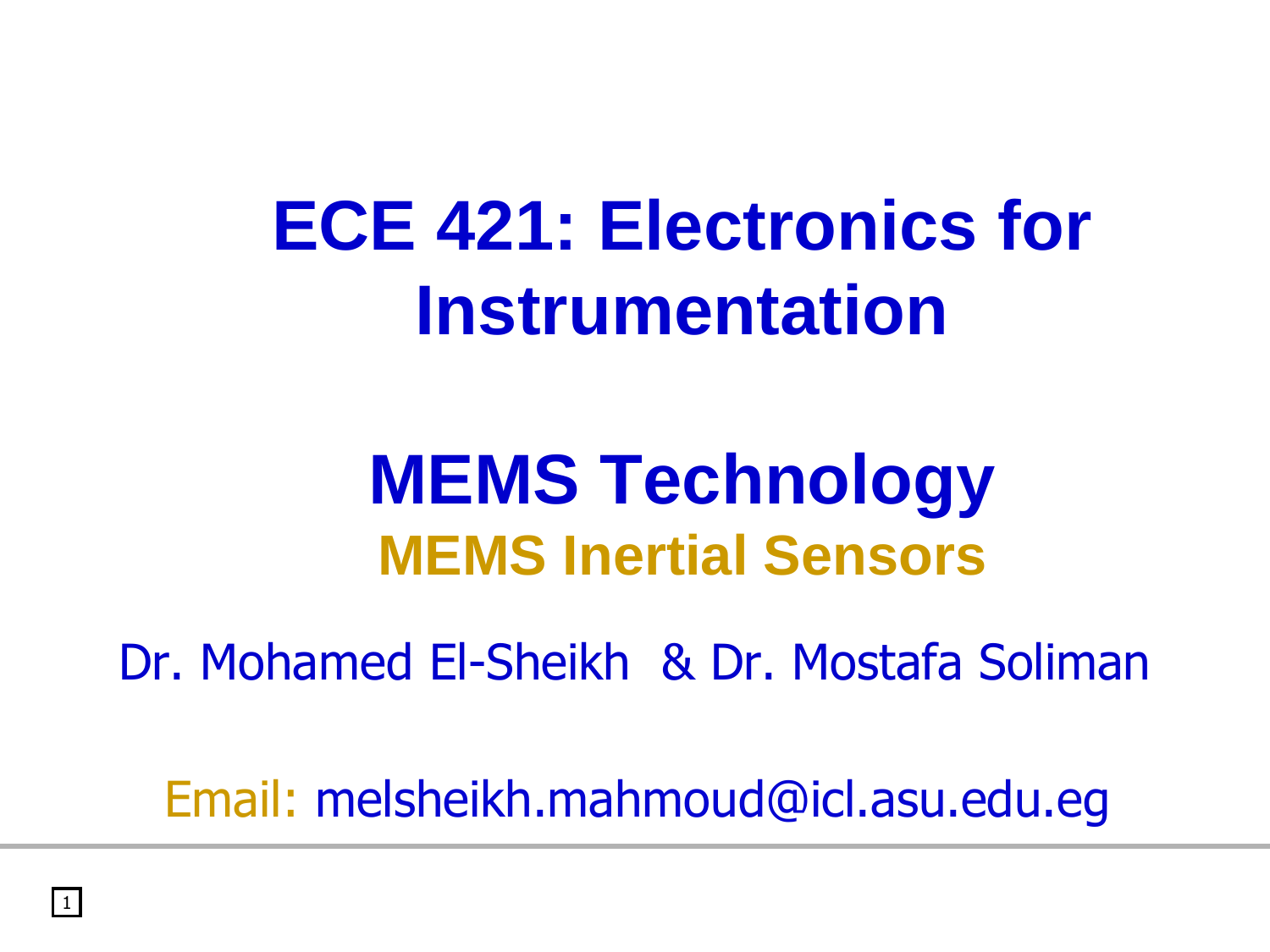

□MEMS-Based Gyroscopes

Structure and concept

**Specifications** 

**Categories** 

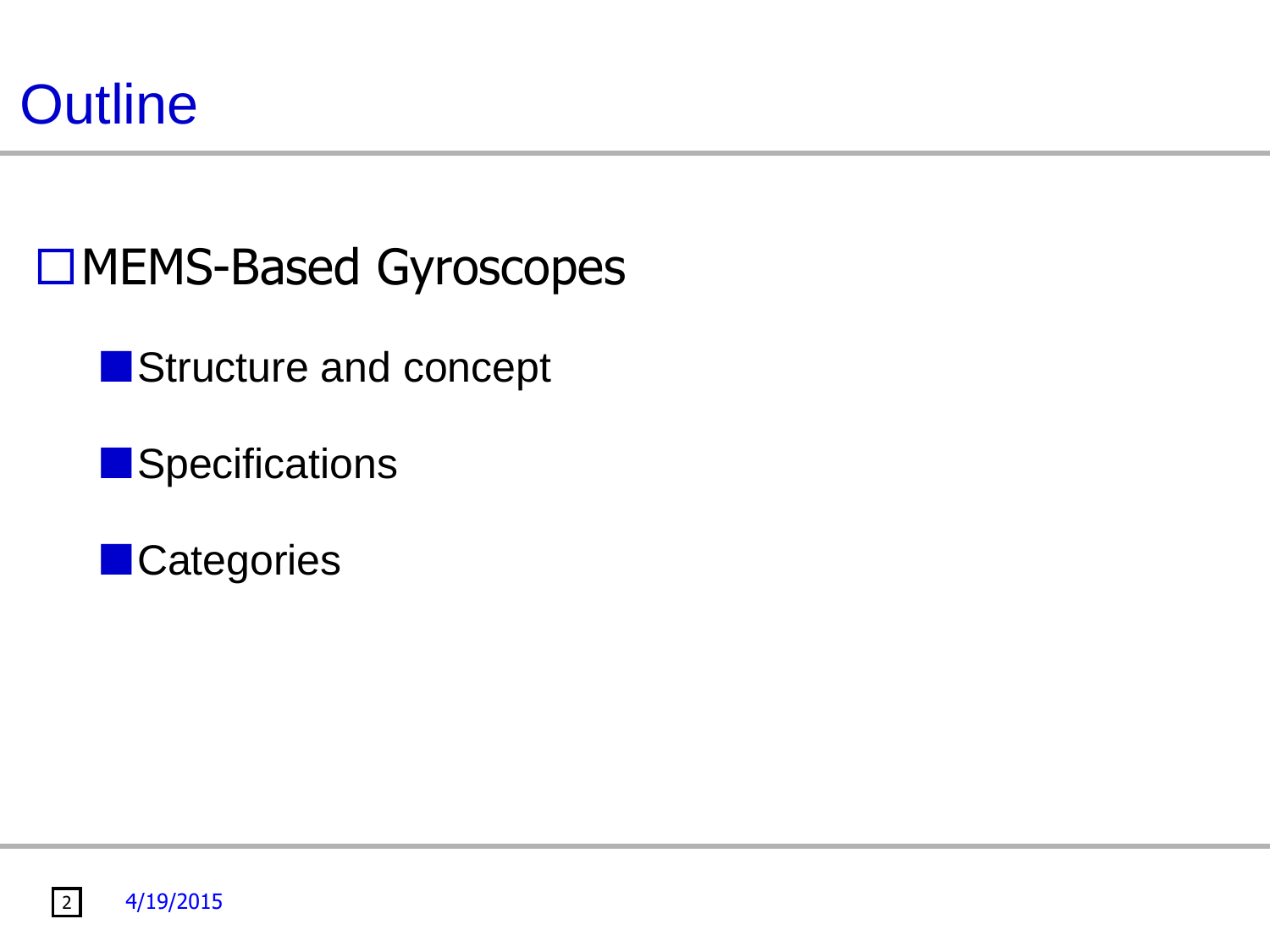

- □Structure and concept
- Architectures
- $\square$ Specifications

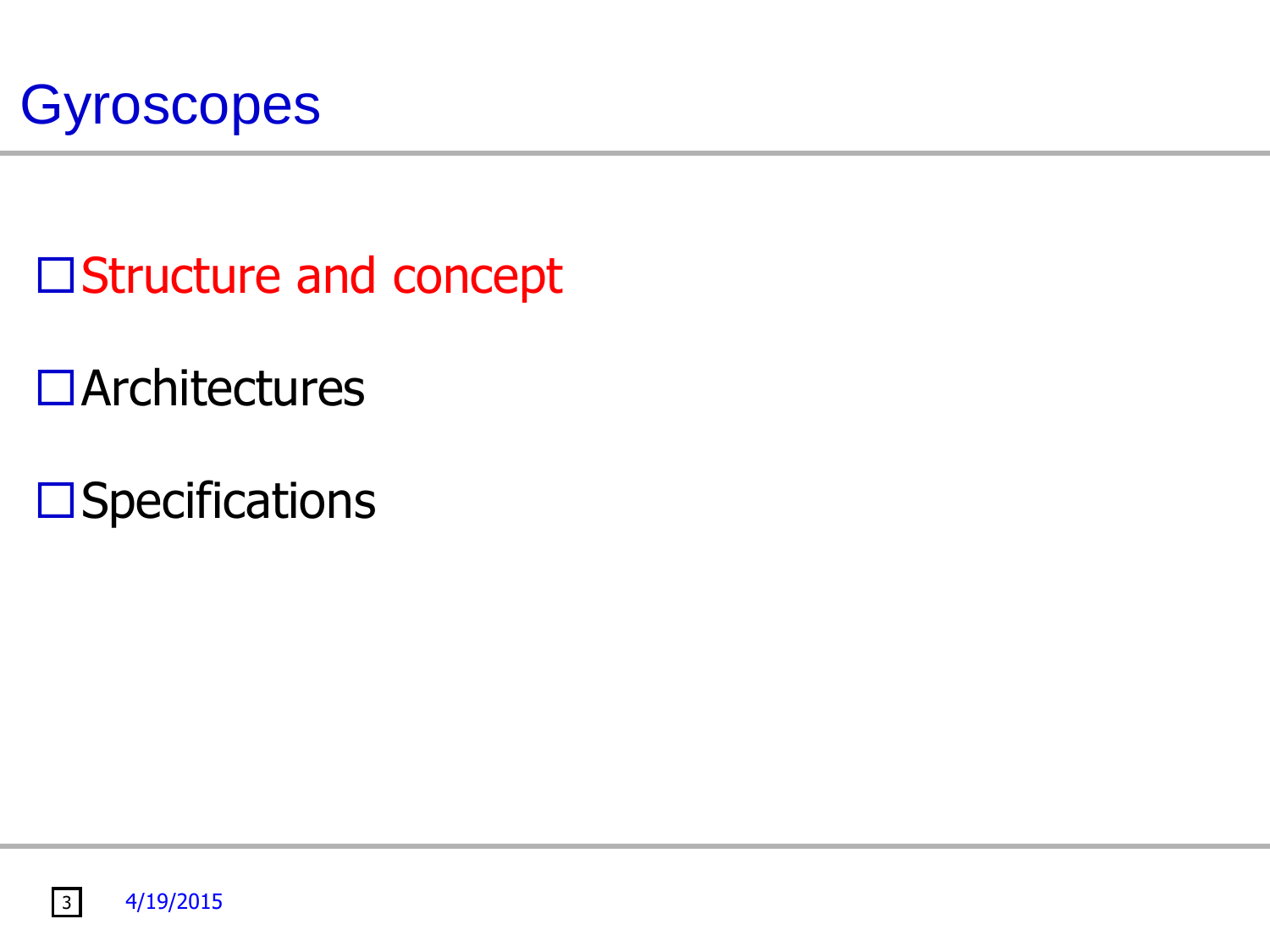### Vibratory Gyroscope Operation Principle

- $\Box$  Vibratory Gyroscopes are based on the Coriolis force effect.
- $\Box$  The Coriolis force affects objects moving in a rotating frame.
- $\Box$  Only seen in the rotating frame and so called fictional force.
- $\Box$  All vibratory gyroscopes are based on the Coriolis Effect: In a reference frame rotating at angular velocity  $\Omega$ , a mass M moving with velocity V sees a force:

 $F=2M (Vx<sub>\Omega</sub>)$ 



Coriolos force  $(F_y)$ =-2m $\Omega_z$ v<sub>x</sub>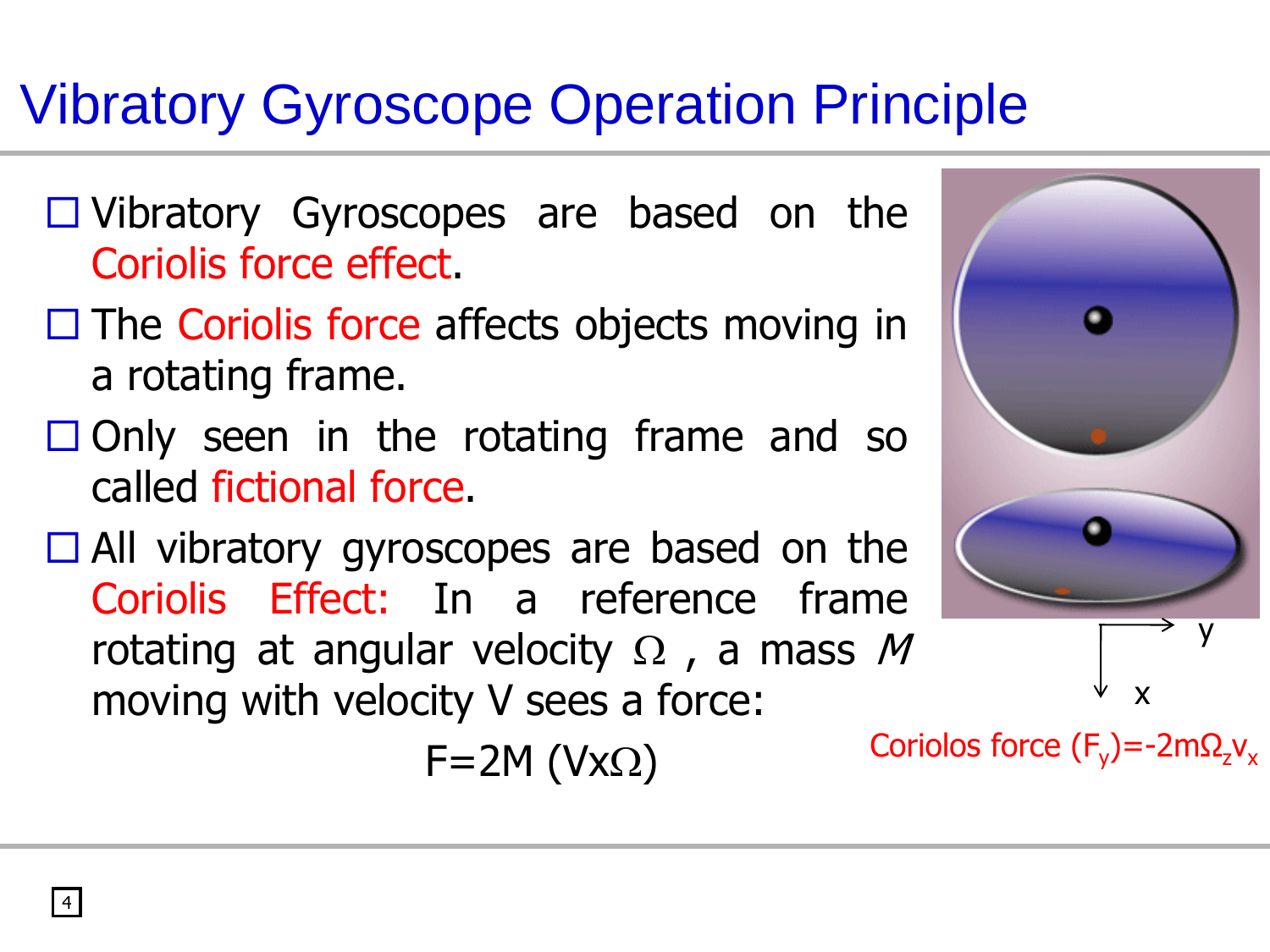### Coriolis Effect in Sensors

- $\Box$  On the rotating surface, a sensor element is vibrating in say the Y direction, a coriolis force will result in the perpendicular x direction.
- $\Box$  If the element is also free to move in x direction, a measure of its displacement could be used to measure the rotation rate in the z direction

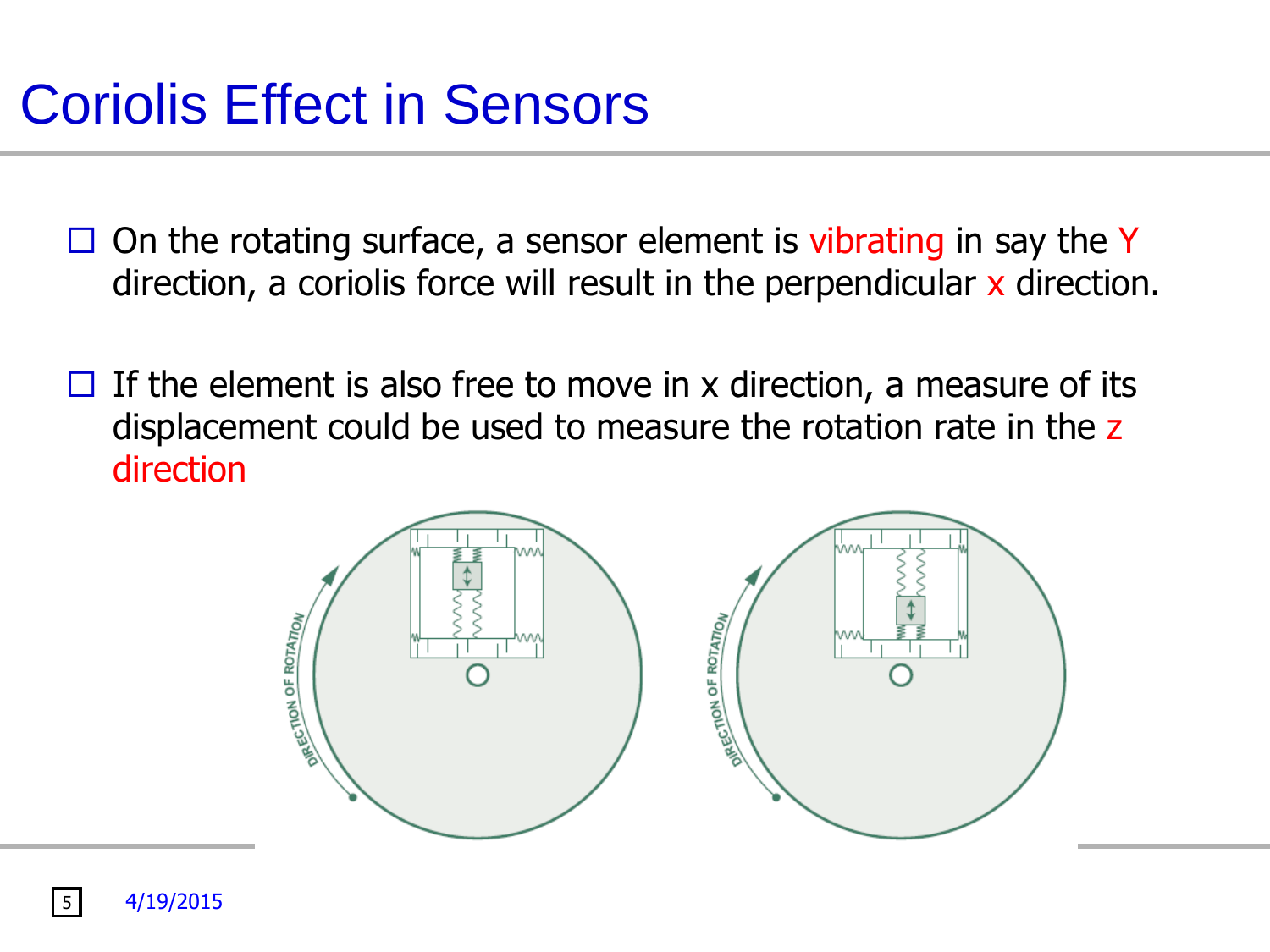### Coriolis Sensor Device

#### $\Box$  The Coriolis Sensor device is a Mass that should

- Have two degrees of mechanical freedom
- Be Actuated to vibrate/move in one dimension
- Be position sensed in another perpendicular direction



**MEMS Gyro = Actuator + Sensor (Accelerometer)**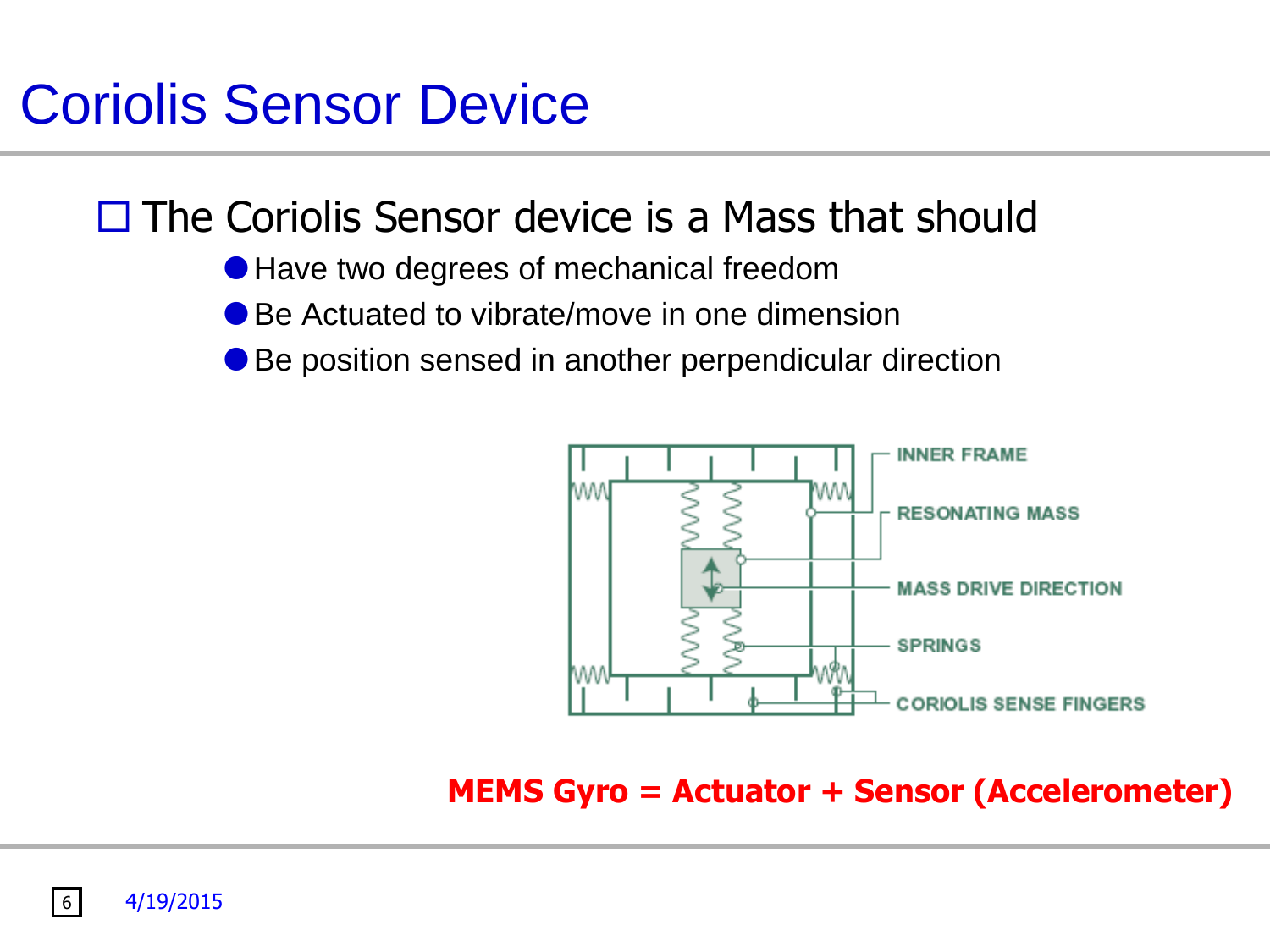### Coriolis Vibratory Gyroscopes Concept

 $\Box$  Based on energy transfer between two orthogonal vibrations modes: the drivemode and sense-mode (uncoupled at rest)



- $\Box$  With rotations, Coriolis force couples the modes and the drivemode excites the sense-mode
- $\Box$  The sense-mode vibration amplitude is a measure of the of the rotation rate
- $\Box$  The fundamental challenge is that Coriolis force is very small and has to be measured in the presence of much larger electrical signals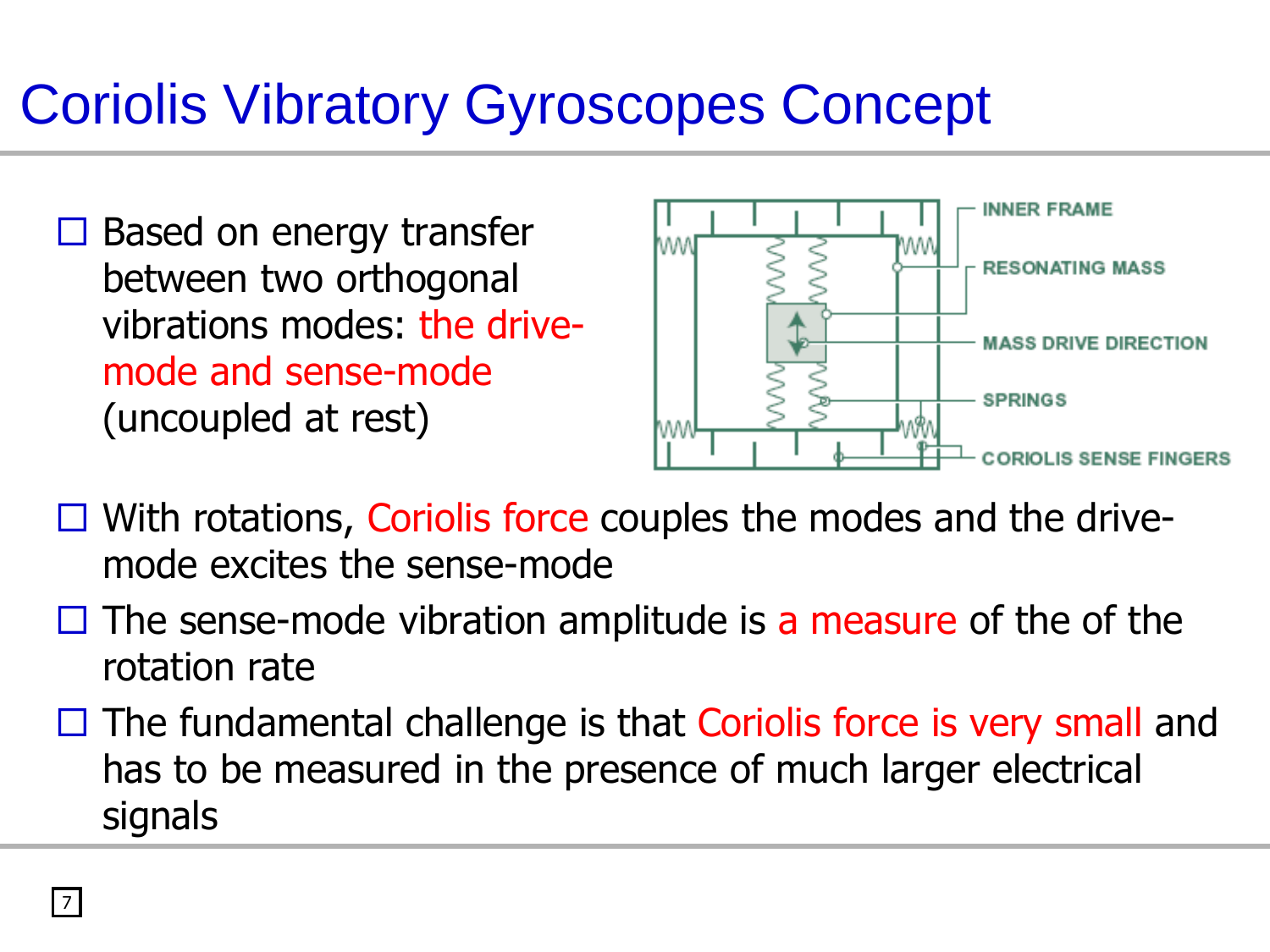#### Example: Coriolis force on a vibrating mass

 $\Box$  Let x=1 µm sin(2 $\pi$ 10<sup>4</sup>t), m=0.6 nkg,  $\Omega$ <sub>z</sub>=2 $\pi$  rad/s

 $\Box$  Then, the velocity is given by the v<sub>x</sub>=dx/dt:  $v_x = 2\pi * 10^4 * 1 \mu cosin(2\pi 10^4 t)$  $\Box$  The Coriolis force is given by F<sub>y</sub>=-2mΩ<sub>z</sub>v<sub>x</sub>  $\Box$  Therefore, Coriolos force due to (Ω<sub>z</sub> = 2π) F<sub>y</sub>=-2\* 0.6 n \*2 $\pi$  \* 2 $\pi$  \* 10<sup>4</sup> \* 1 µ cosin(2 $\pi$ 10<sup>4</sup>t)  $=$ -0.24 nN cosin(2 $\pi$ 10.10<sup>3</sup>t)

 $\Box$  Very small oscillation at the resonance frequency but -90 $^{\circ}$  outof-phase with the x-displacement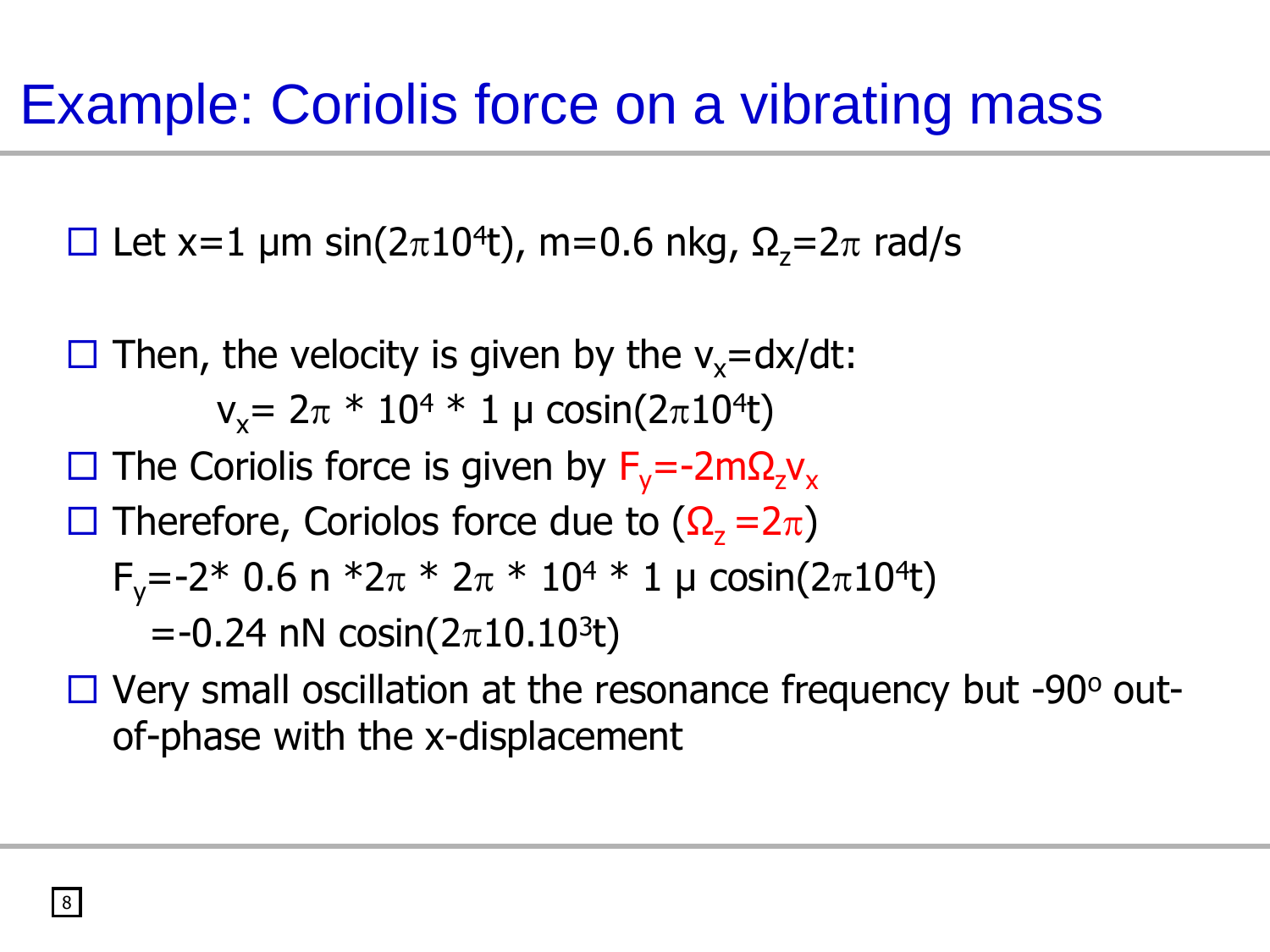#### What is the main blocks in a vibratory gyroscope ?

- $\Box$  A suspended mass moving in the drive direction (drive mode) using an actuator.
- $\Box$  A suspended frame that is allowed to move in the sense direction due to Coriolos force.



9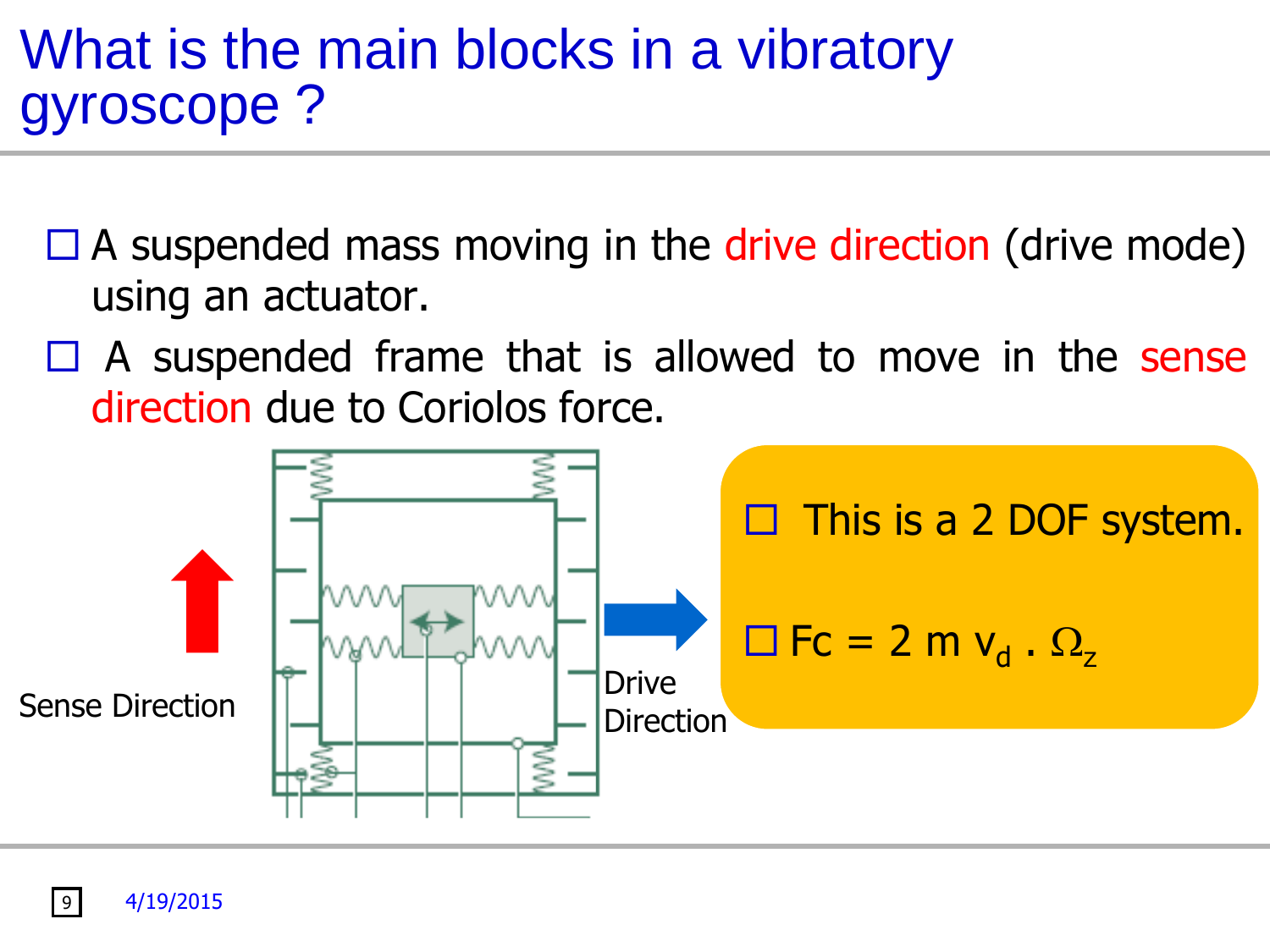### Drive Operation

- $\Box$  We should work in point
	- " ." for maximum drive displacement .

$$
\begin{aligned}\n\Box \mathbf{x}_{d} &= \mathbf{x}_{od} \sin \left( \omega_{nd} \mathbf{t} \right) \\
\Box \mathbf{v}_{d} &= \omega_{nd} \mathbf{x}_{od} \cos \left( \omega_{nd} \mathbf{t} \right) \\
\Box \mathbf{F}_{c} &= 2M \cdot \mathbf{v}_{d}.\ \Omega\n\end{aligned}
$$



10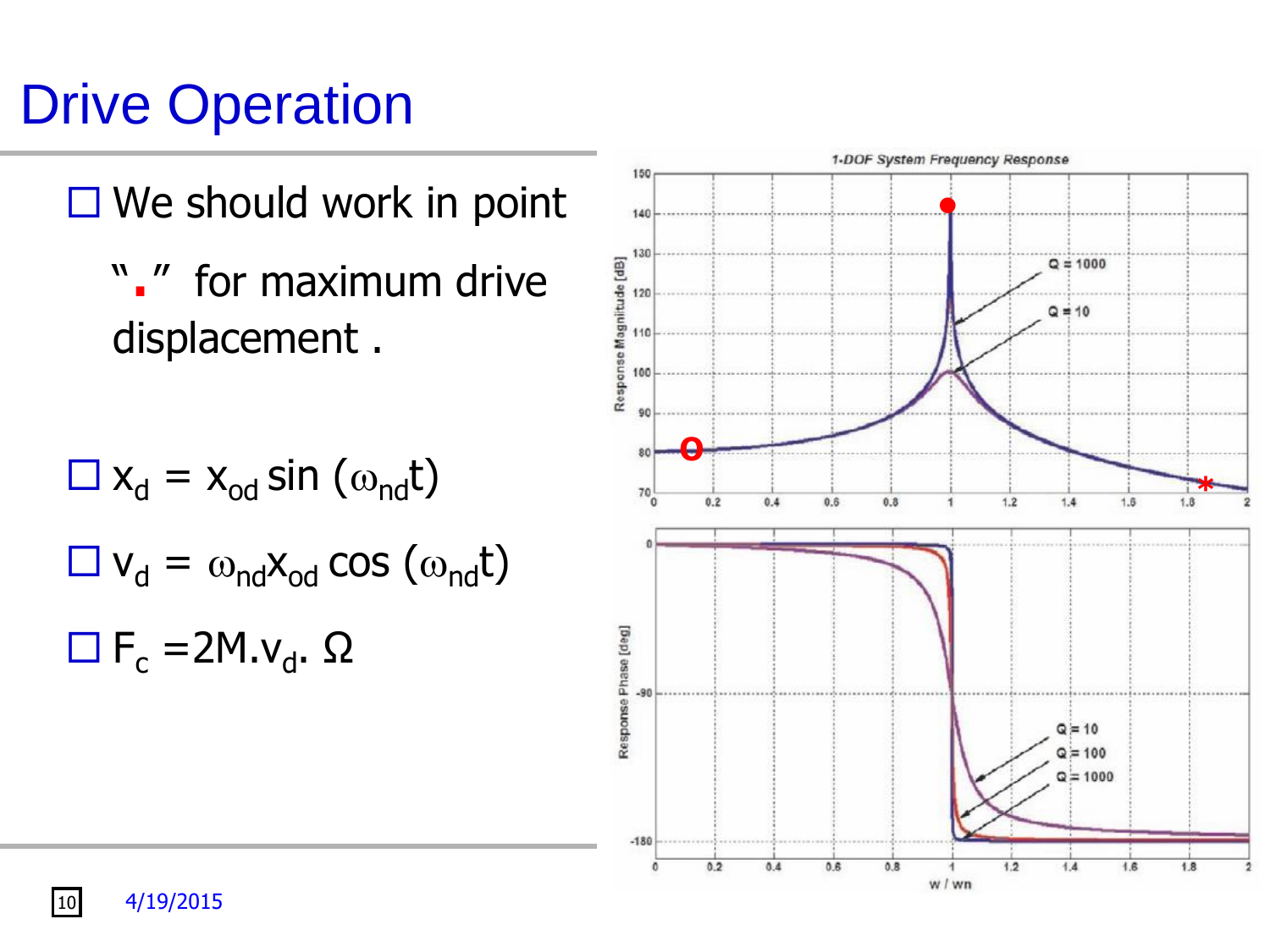### Coriolos Force Cases

 $\Box$  If Ω is constant: (Ω = Ω<sub>o</sub>)

$$
F_c = 2M. \omega_{nd} x_{od} \Omega_o \cos{(\omega_{nd} t)}
$$

 $\blacksquare$  F<sub>c</sub> has the same frequency of drive displacement but with a 90 degree phase shift.

 $\Box$  If Ω is harmonic: (Ω = Ω<sub>o</sub> cos (δt))  $F_c = 2M$ .  $\omega_{nd} x_{od} \Omega_o \cos{(\omega_{nd} t)} \cos{(\delta t)}$  $= M. \omega_{\text{nd}} x_{\text{od}} \Omega_{\text{o}}$  [cos  $(\omega_{\text{nd}} - \delta)t + \cos (\omega_{\text{nd}} + \delta)t$  $\blacksquare$  F<sub>c</sub> is an DSSC signal (Double side band suppressed carrier)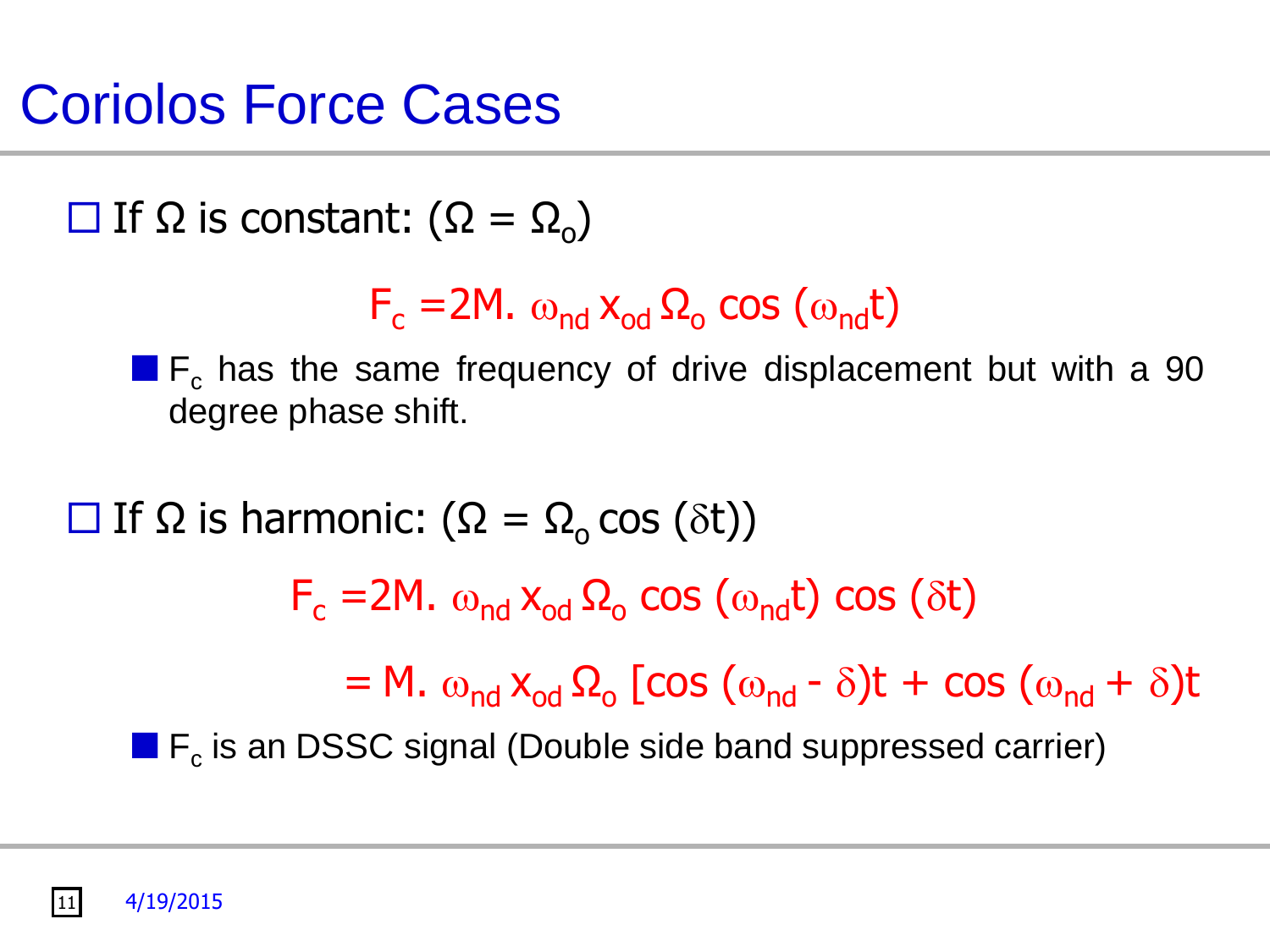- $\square$  During fabrication,  $\omega_{\rm nd}$  will vary from one part to another.
- $\Box$  Therefore, actuating the drive mode at constant frequency may lead to miss the peak of the frequency response.
- $\Box$  Therefore, we need to find a method to operate on the frequency of the peak response whatever its value is
- $\Rightarrow$  It makes the drive mode operate as a resonator instead of actuator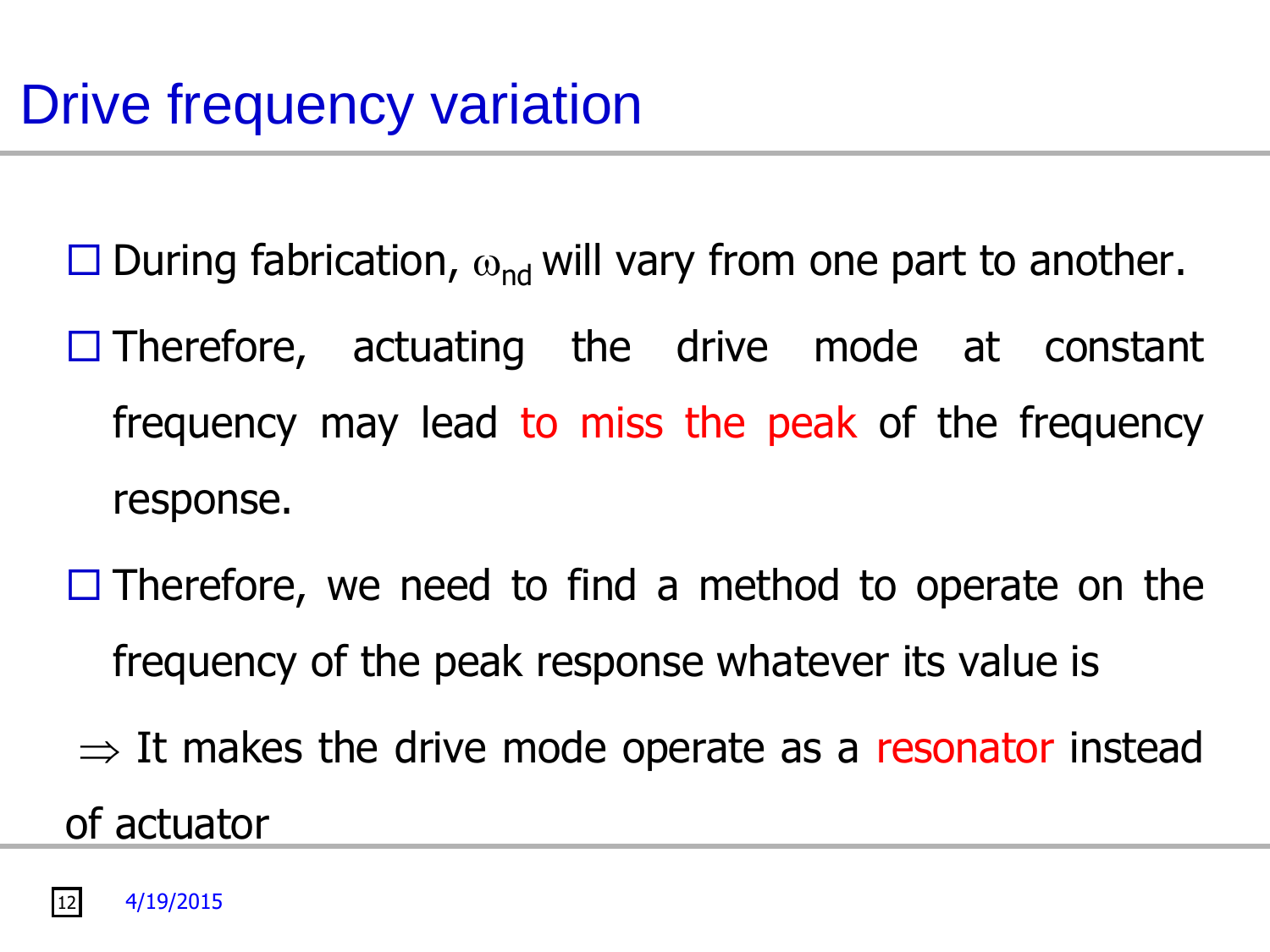#### How to make a resonator ?



 $\boxed{13}$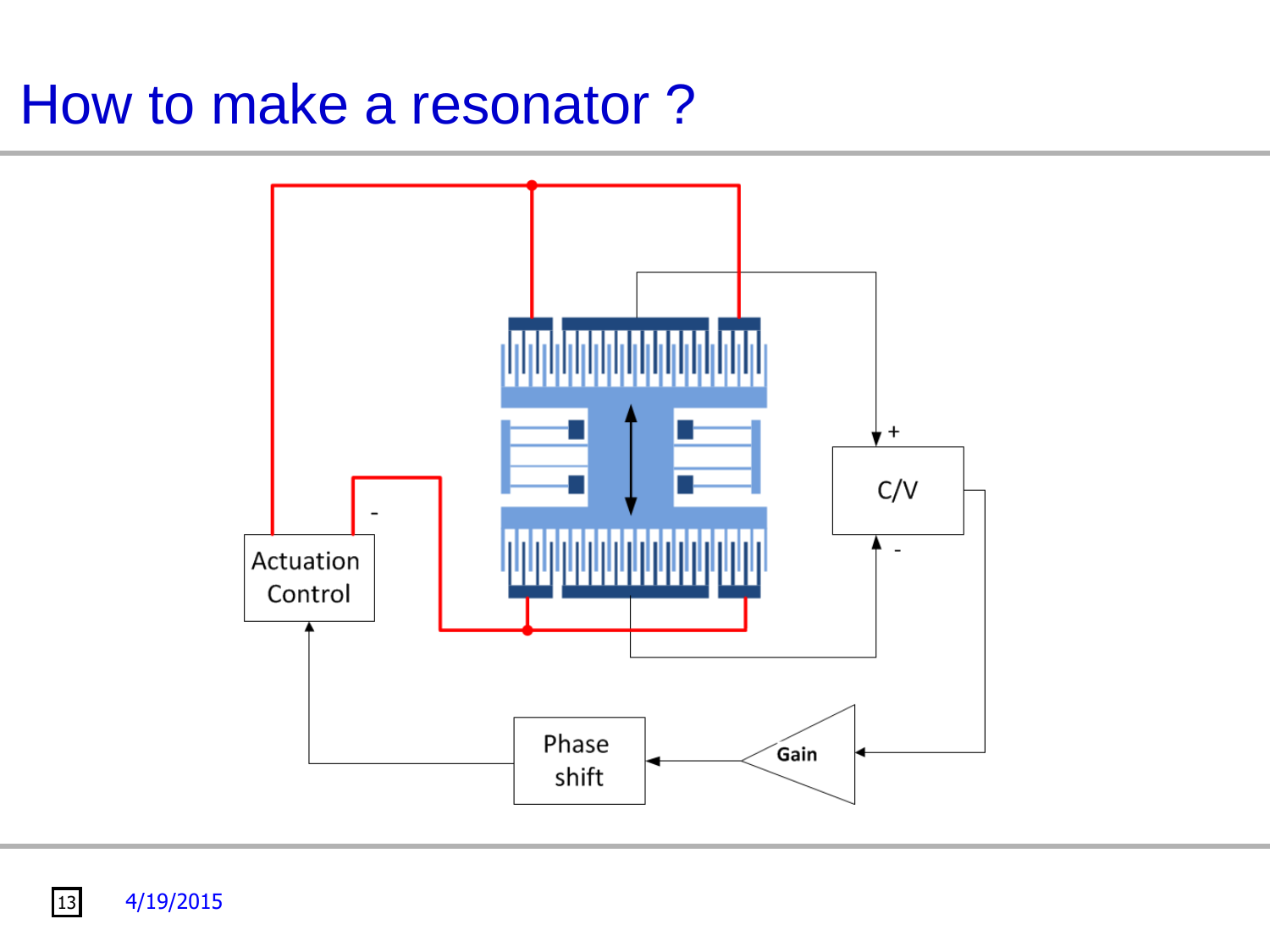#### System Overall Block Diagram



**14**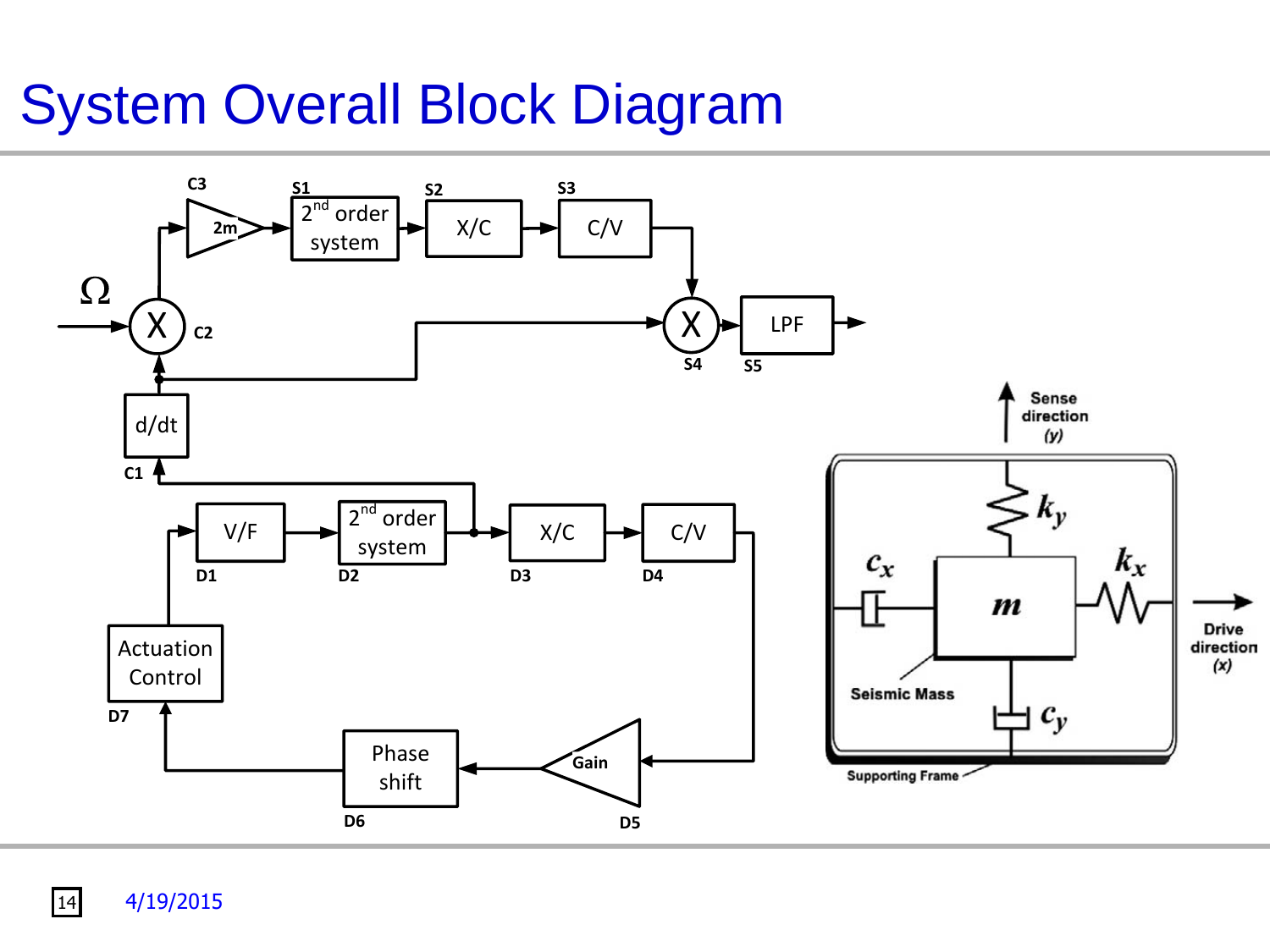- **□Structure and concept**
- Architectures
- $\square$ Specifications

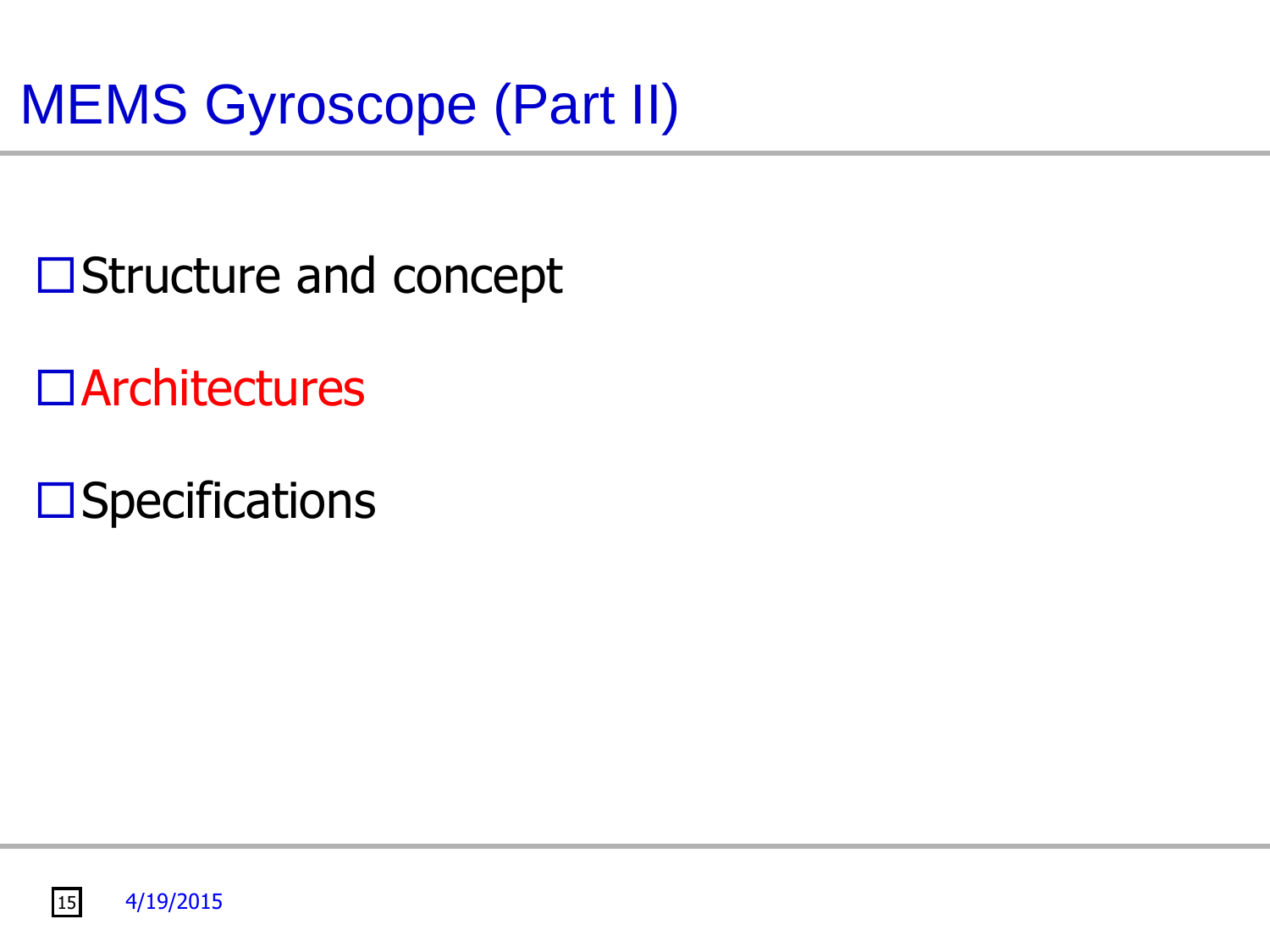### MEMS Gyro Design Varies Significantly

- $\Box$  Since its introduction, the comb-drive actuation and parallelplate sensing has been the prevalent design
- $\Box$  Drive-mode and sense-mode resonance frequency varies between matching to completely separated.
- $\Box$  Some gyroscopes uses just one proof mass for both drive- and sense-mode but others use two or more masses to further to further decouple the drive- and sense-modes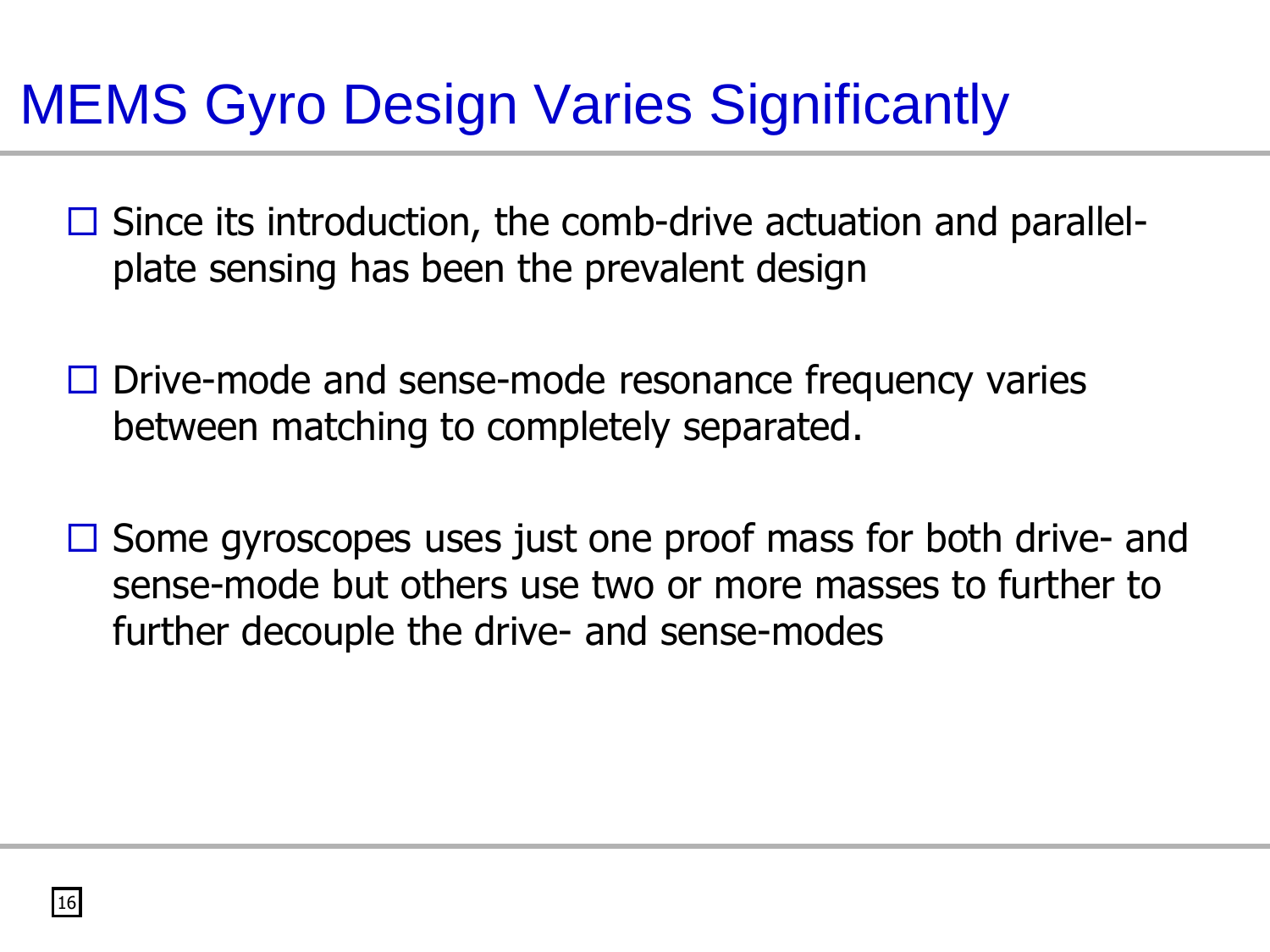### Proof Mass Gyroscopes

- $\Box$  Most reported MEMS gyroscopes
- $\Box$  Linear acceleration can be filtered out by using accelerometers (IMU)
- $\Box$  Can be in-plane or out-of-plane



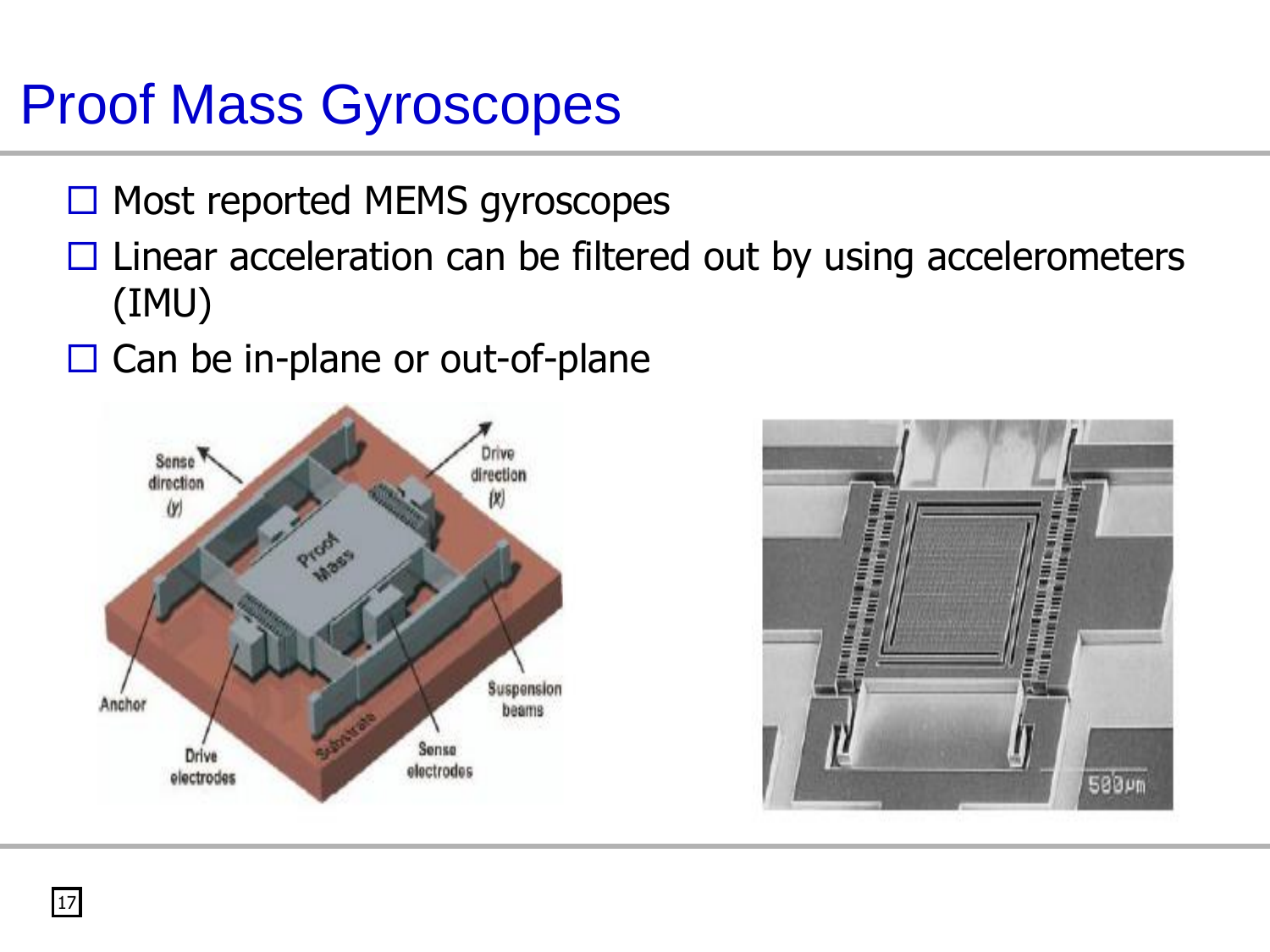### Tuning Fork Gyroscopes

- $\Box$  Dependence of the output signal on linear acceleration can be electronically rejected.
- $\Box$  Reduces energy losses as no net motion at the junction and therefore can be mounted inertial stable at this junction.



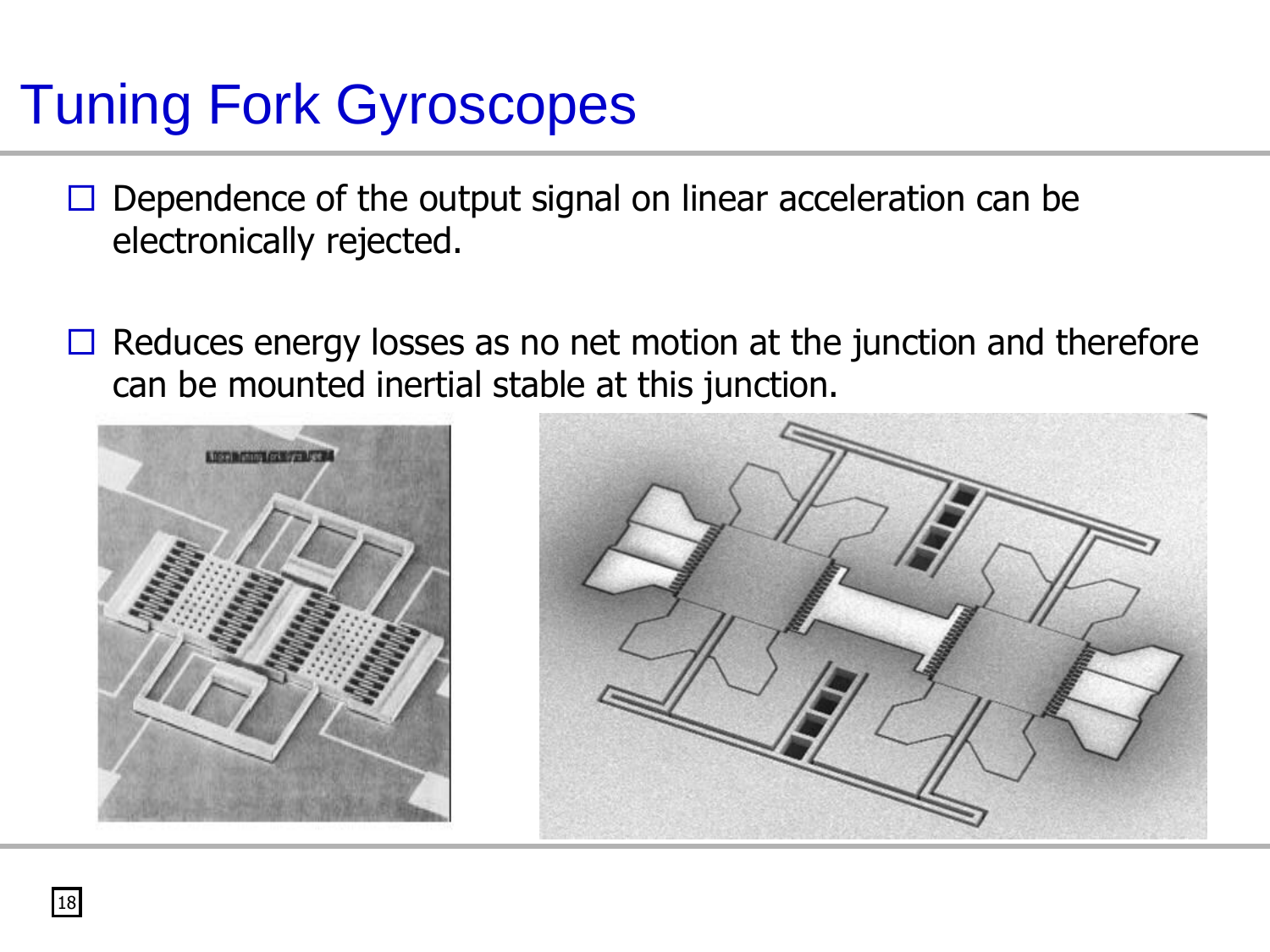### Vibrating Rings

 $\Box$  Highest performance (reduced spurious vibrations, increased sensitivity and decreased temperature dependence)

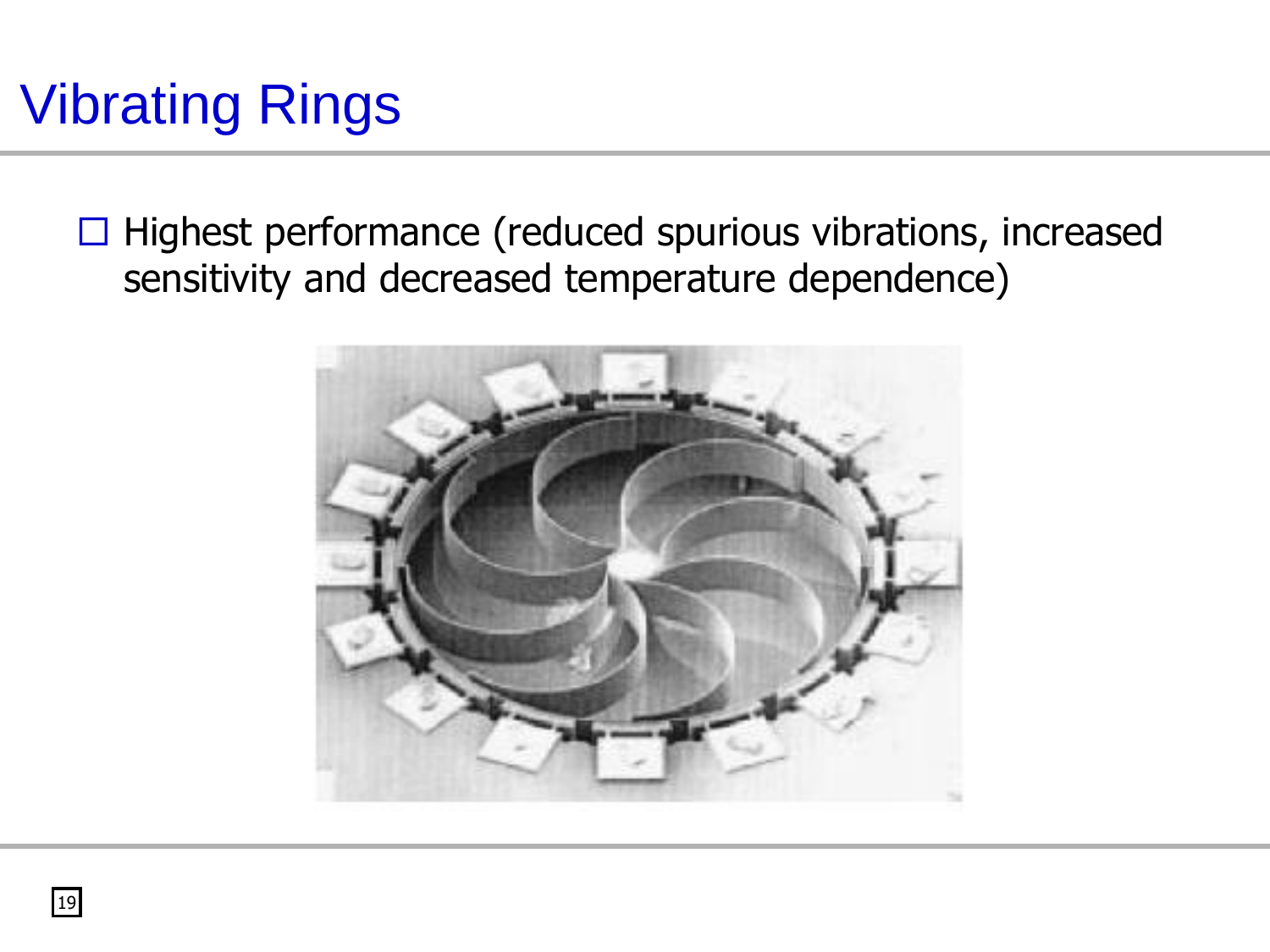- **□Structure and concept**
- $\square$ Specifications

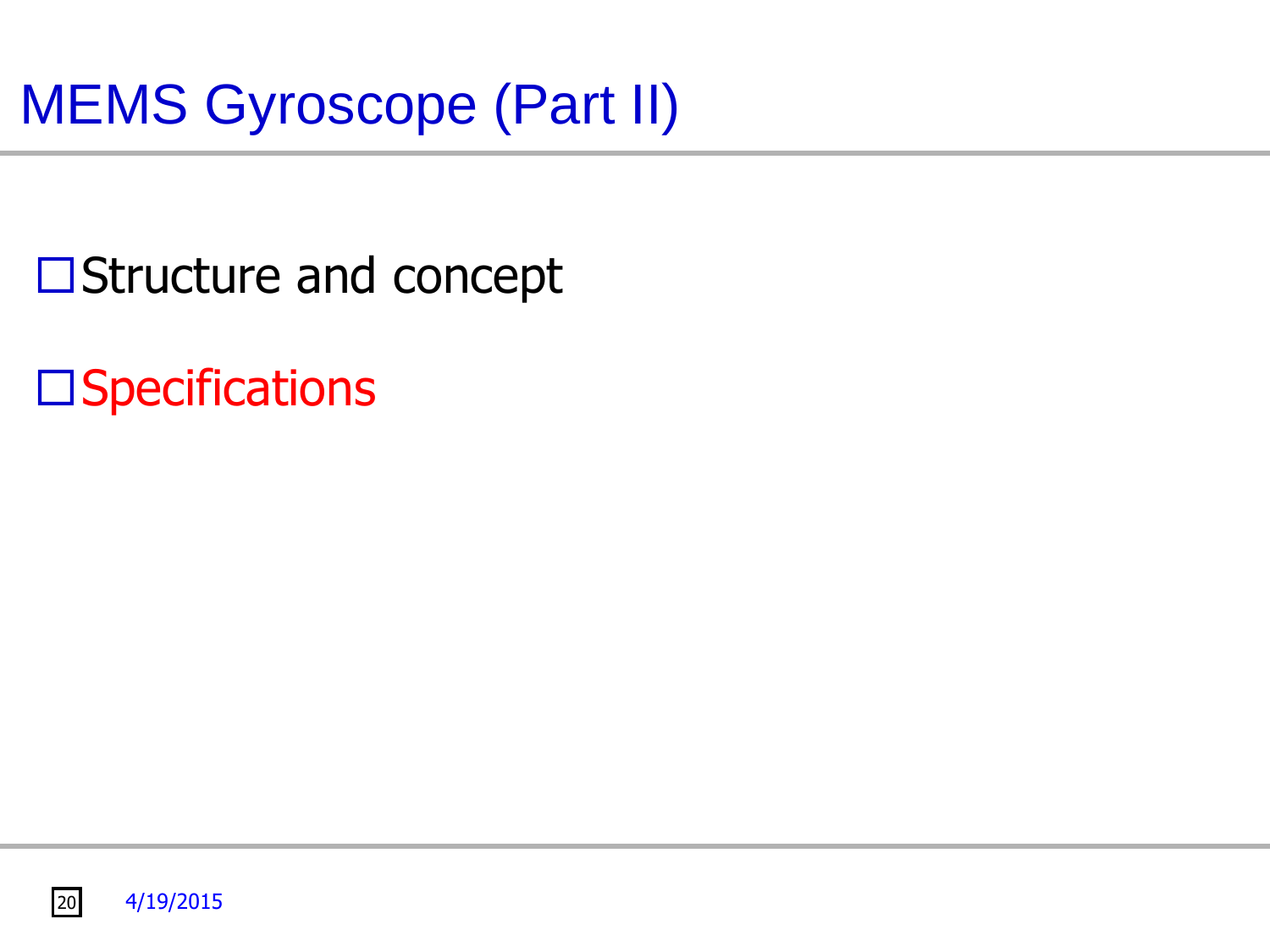- $\square$  Full- scale range  $[°/s]$
- $□$  Resolution [ $\frac{\circ}{s}$  /(s/ $\sqrt{Hz}$ ]
- $\square$  Scale factor:  $[V/(°/s)]$ .
- $\square$  Zero rate output
- $\square$  Angular random walk
- Bias drift: The peak-to-peak value of the **slowly** varying output in the absence of a rotation rate  $[°/s]$ or <sup>o</sup>/h]
- $\Box$  Maximum allowable shock (q in ms)